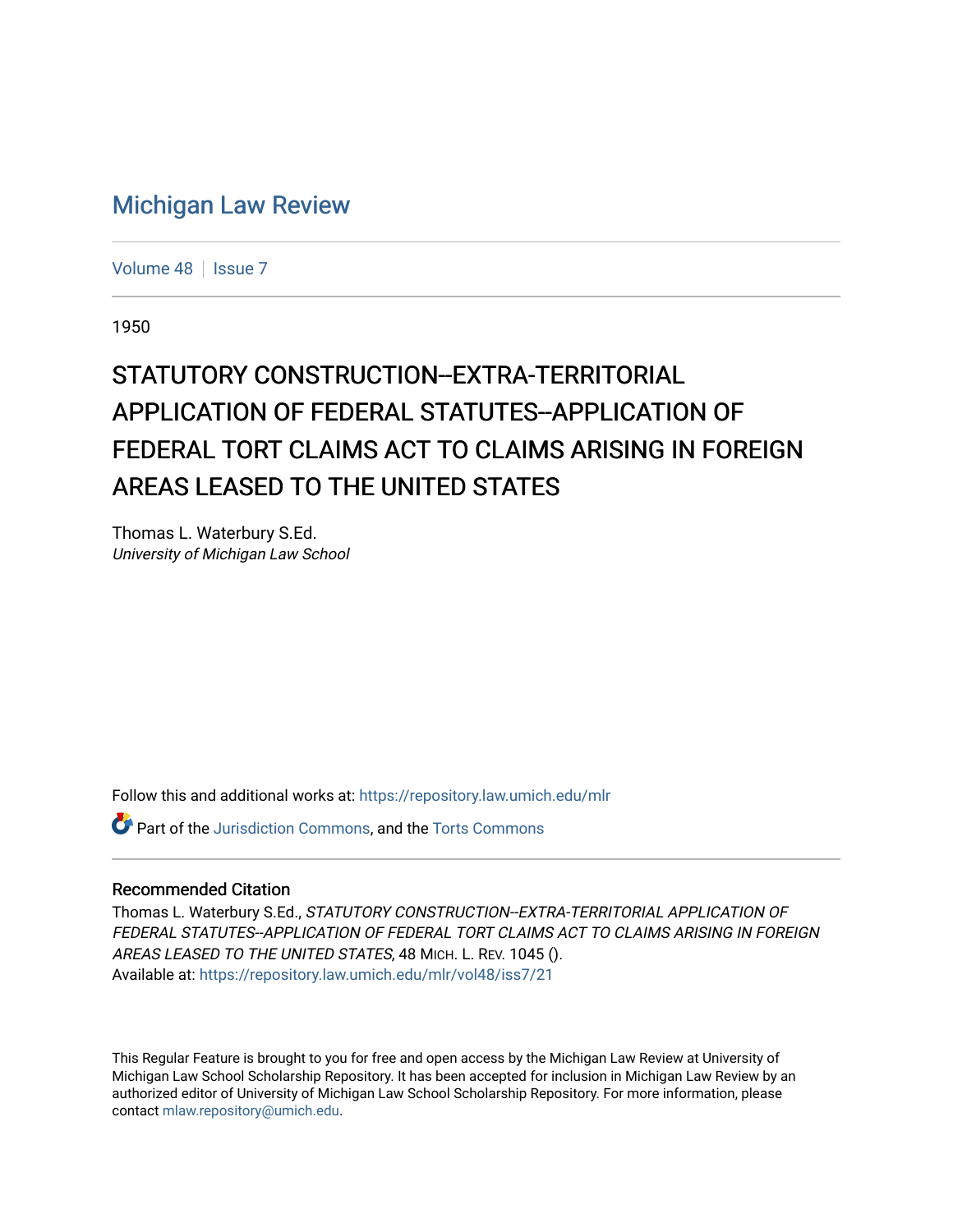STATUTORY CONSTRUCTION-EXTRA-TERRITORIAL APPLICATION OF FEDERAL STATUTES-APPLICATION OF FEDERAL TORT CLAIMS ACT<sup>1</sup> TO CLAIMS ARISING IN FOREIGN AREAS LEASED TO THE UNITED STATES-Decedent, an airlines employee, was killed in a plane crash at Harmon Field, Newfoundland, a base leased *to* the United States by Great Britain for ninety-nine years.<sup>2</sup> The plaintiff, decedent's administratrix, brought suit in a district court against the United States, relying on the Federal Tort Claims Act as a waiver of federal immunity from suit. Judgment for the United States was reversed by the Court of Appeals.3 On certiorari to the Supreme Court, *held,* reversed. The claim arose in a foreign country and the FTCA specifically retains federal immunity from suit on such claims.4 *United States v. Spelar,* 338 U.S. 217, 70 S.Ct. IO (1949).

The principal case is the latest of three recent decisions by the Supreme Court involving the question, did Congress intend to make a federal statute applicable to events occurring in areas not subject to the sovereignty of the United States?<sup>5</sup> The first of them, *Vermilya-Brown Co. v. Connell*,<sup>6</sup> involved a suit by employees for additional compensation under the Fair Labor Standards Act;<sup>7</sup> the services in question had been rendered on the Bermuda base leased by Great Britain to the United States for ninety-nine years.8 The applicability of the FLSA to this employment turned on whether this base was a "possession" of the United States

1 62 Stat. L. 982, c. 171 (1948), 28 U.S.C., c. 20.

2 This is one of the bases leased to the United States in exchange for 50 over-age destroyers pursuant to Executive Agreement of March 27, 1941, 55 Stat. L. 1560, 1572, 1574, 1590 (1941).

s (2d Cir. 1948) 171 F. (2d) 208.

 $462$  Stat. L. 985, §2680(k) (1948), 28 U.S.C. §943(k).

<sup>5</sup>In all three of these cases, the Court held that Congress had legislative power to act beyond the limits of United States sovereignty with respect to the matters involved.

6 335 U.S. 377, 69 S.Ct. 140 (1948).

<sup>7</sup>52 Stat. L. 1060-1069, c. 676 (1938), 29 U.S.C.A. §§201-219.

8 This lease was executed pursuant to the Executive Agreement referred to in note 2, supra.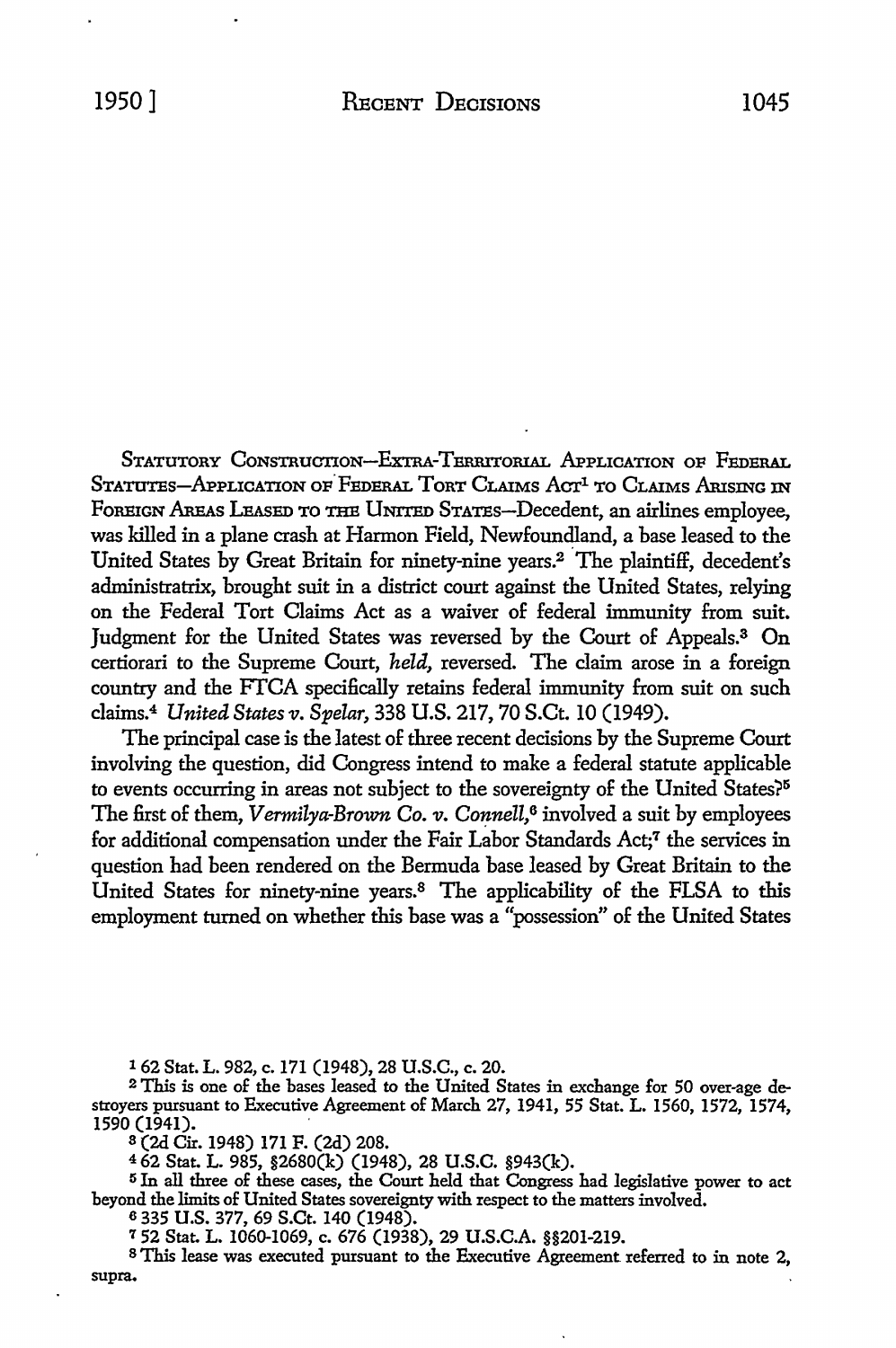within the meaning of the FLSA.<sup>9</sup> Making no reference whatever to presumptive limits on the territorial application of federal statutes, the majority of the Court held that Congress, in using the term "possessions" in the FLSA, would have intended to include the leased base within that term had the matter then been considered. Thus the Court held that the term "possession" might include areas not subject to the sovereignty of the United States,<sup>10</sup> necessarily implying that a case by case analysis of statutes employing this term as a territorial limitation would be necessary to determine Congressional intent.<sup>11</sup> It is not unfair to say that the evidence relied on by the majority as demonstrating this Congressional intent was something less than conclusive,<sup>12</sup> the uncertainty being increased by the fact that

<sup>9</sup> The FLSA applies to employees engaged in commerce, ". . . among the several States or from any State to any place outside thereof," and defines state as meaning, ". . . any State of the United States or the District of Columbia or any Territory or possession of the United States." 52 Stat. L. 1060, §§3(b), 3(c) (1938), 29 U.S.C.A. §§3(b), 3(c). Although the Court's opinion is not clear on the matter, it is believed that the decision assumes that commerce between a state and a possession of the United States was involved, for otherwise, barring a possibility discussed below, it is difficult to see how the question of defining the term "possession" would have been relevant. One may fairly ask why the Court undertook to define the term possession when it could, consistently with the literal language of the statute and the evidence, have reached the conclusion that commerce between a state and a "place outside thereof," viz., the Bermuda base, was involved? While the Supreme Court's several opinions do not refer in terms to this possibility, reference to the transcript of record before the Supreme Court reveals that it was raised on pages 5 and 6 of plaintiffs' (respondents') brief, and that a rather exhaustive answer was made in the brief for the United States filed amicus curiae, pages 40 et seq. Perhaps the Supreme Court accepted the argument of the United States, which in part was as follows: (1) the phrase "from any State to any place outside thereof" was inserted by Congress to bring within the FLSA those employees who were engaged, within a state as defined in the FLSA, in commerce between such state and a foreign country; (2) hence the phrase must· be considered as referring only to employees engaged in commerce within a state as defined in the FLSA; (3) hence, from this view of the case also, we must decide whether the Bermuda base was a state as defined in the FLSA, and the only possibility is that it falls within that definition because it is a possession of the United States.

<sup>10</sup> Vermilya-Brown Co. v. Connell, supra, note 6, at 386. By so doing, the majority was able to avoid the argument, adopted by the district court in this case, [(D.C. N.Y. 1946) 73 F. Supp. 860 at 861] that the applicability of the FLSA depended upon a political question of the existence of sovereignty, and therefore that the ruling of the executive branch of the government [39 Op. ATTY. GEN.  $484$  at  $485$  (1941)] to the effect that sovereignty over the leased areas remained in.Great Britain, necessarily determined that the FLSA did not apply to the Bermuda base.

<sup>11</sup>In footnote 11 to his dissenting opinion, Justice Jackson listed a great number ·of federal statutes employing this term as a territorial limitation, Vermilya-Brown Co. v. Connell, supra, note 6, at 398.

<sup>12</sup> The court makes reference to more or less analogous areas held by the United States under varying degrees of control at the date of enactment of the FLSA, June 25, 1938, but fails to demonstrate Congressional intention to make the FLSA applicable to the areas referred to. Vermilya-Brown Co. v. Connell, supra, note 6, at 383-85. Next the Court makes the negative argument that administrative rulings had made the FLSA applicable to such possessions as Samoa, Guam, Puerto Rico and the Virgin Islands, which areas had economies differing greatly from that of the continental United States, thus showing that Congress need not have intended to exclude these leased bases from the FLSA because of differences in domestic economy. Vermilya-Brown Co. v. Connell, supra, note 6 at 388. Then the Court pointed out that, since the enactment of the FLSA, Congress had extended the benefits of other labor legislation to bases acquired since January 1, 1940, but no definite conclusions are attempted by the Court after making this reference.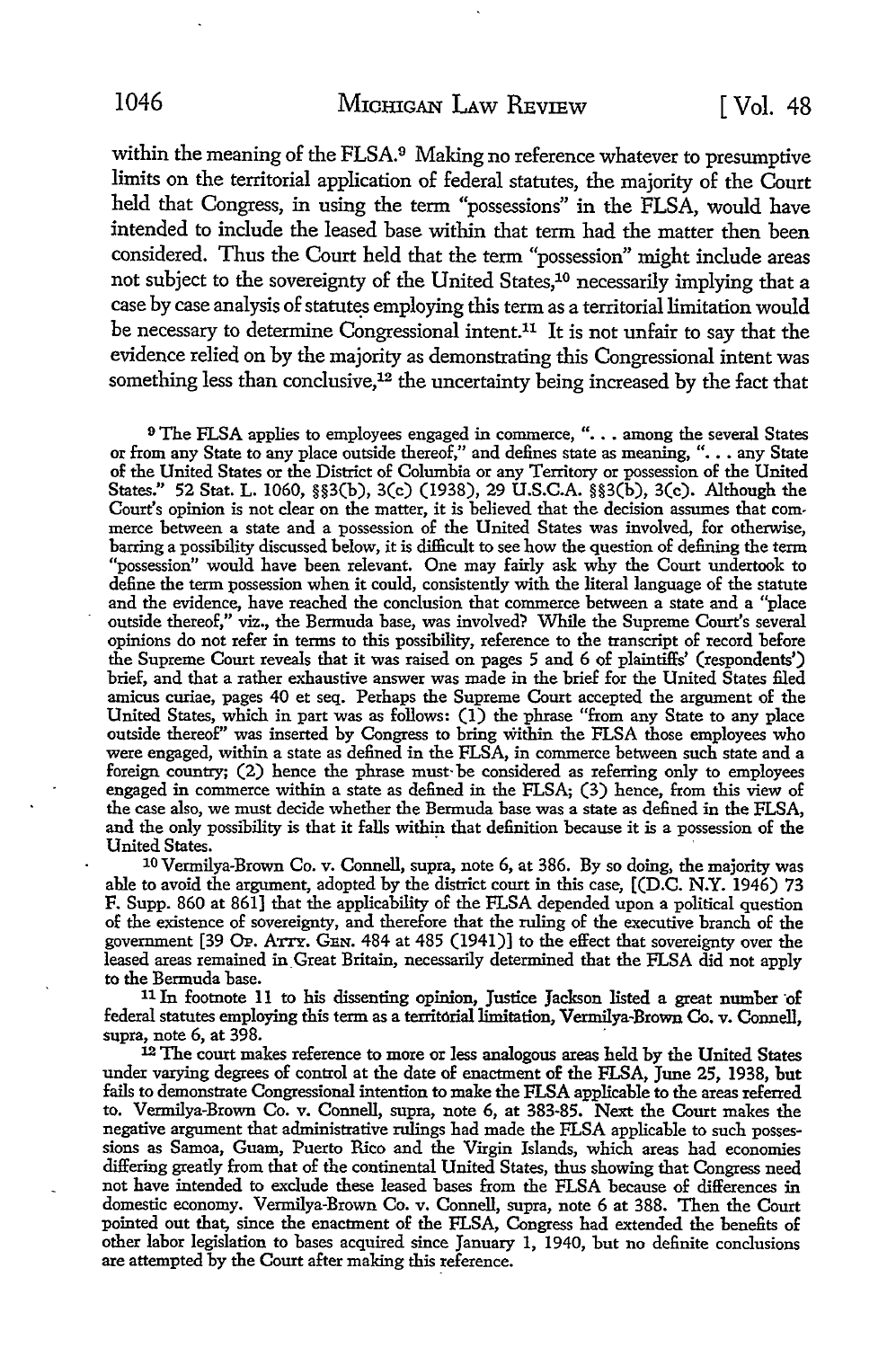the FLSA was enacted'before these leased bases were even contemplated.13 Apparently, the factor relied upon most heavily by the Court was the general notion that the FLSA was desirable legislation which Congress would naturally desire to apply broadly;14 but this is indeed a hazy concept, for Congress presumably approves of all general legislation which it enacts. The second case, *Foley Bros.*  v. Filardo,<sup>15</sup> involved another employee's suit for additional compensation, this time by a cook employed by a government contractor at a United States base in Iran, an area not subject to a leasehold in favor of the United States. The basis of suit was the so-called Eight Hour Law, 16 requiring additional compensation for work in excess of eight hours per day. Here the crucial question was whether statutory language making the statute applicable to employment under "every contract •.. "17 let by the United States, indicated Congressional intent to extend the benefits of the statute to this Iran employment. The Court's answer was no, and the general rationale of decision offered was the proposition that, unless Congress expresses a contrary intent, it will be presumed that the statute was intended to apply only within the "territorial jurisdiction" of the United States,<sup>18</sup> the Court concluding that Iran was not such an area. It is suggested that this decision exhibits two noteworthy features. Initially, the Court goes beyond the literal "every contract" language of the statute to avoid applying it to this extrasovereign area, while in the *Vermilya* case the Court labored somewhat to achieve the opposite result on the basis of language offering less literal justification than that of the *Foley* case.19 Is it not a possibility that the Court's ardor for broad territorial application of labor legislation had cooled somewhat since the *Vermilya*  case? Secondly, we find the Court in the *Foley* case resorting *to* a general presumption against Congressional intent *to* make federal statutes applicable beyond the "territorial jurisdiction" of the United States, an approach conspicuous by its absence in the *Vermilya* case. We must add a caveat to this presumption, however, namely, what does the term "territorial jurisdiction" mean? Two earlier Supreme Court decisions, one of which was considered by the Court in the *Foley* case, suggest when read together that "territorial jurisdiction" and areas subject to "sovereignty" are geographically co-extensive terms.<sup>20</sup> On the other hand, after

13 The FLSA was enacted on June 25, 1938; the Executive Agreement resulting :in the lease of the Bermuda base was executed on March 27, 1941.

<sup>14</sup> The majority opinion stresses the general purpose of the FLSA to improve labor conditions on three separate occasions. Vermilya-Brown Co. v. Connell, supra, note 6, at 387 (including footnote 13 on that page), 389 and 390 (the final sentence of the Court's opinion on page 390 stresses the remedial purpose of the FLSA).

15 336 U.S. 281, 69 S.Ct. 575 (1949). For a discussion of this case, see note, 47 MicH. L. REv. 1230 (1949).

16 27 Stat. L. 340, §1 (1892), as amended by 37 Stat. L. 137, c. 174 (1912) and 54

<sup>17</sup> 27 Stat. L. 340, §1 (1892), as amended by 37 Stat. L. 137, c. 174, 40 U.S.C.A. §324.<br><sup>18</sup> Foley Bros. v. Filardo, supra, note 15, at 285.<br><sup>19</sup> It is not suggested that the Court's reference to legislative history was

<sup>20</sup> The opinion in the Foley case cites Blackmer v. United States, 284 U.S. 421 at 437, 52 S.Ct. 252 (1931); the Blackmer case in turn cites American Banana Co. v. United Fruit Co., 213 U.S. 347 at 357, 29 S.Ct. 511 (1909).